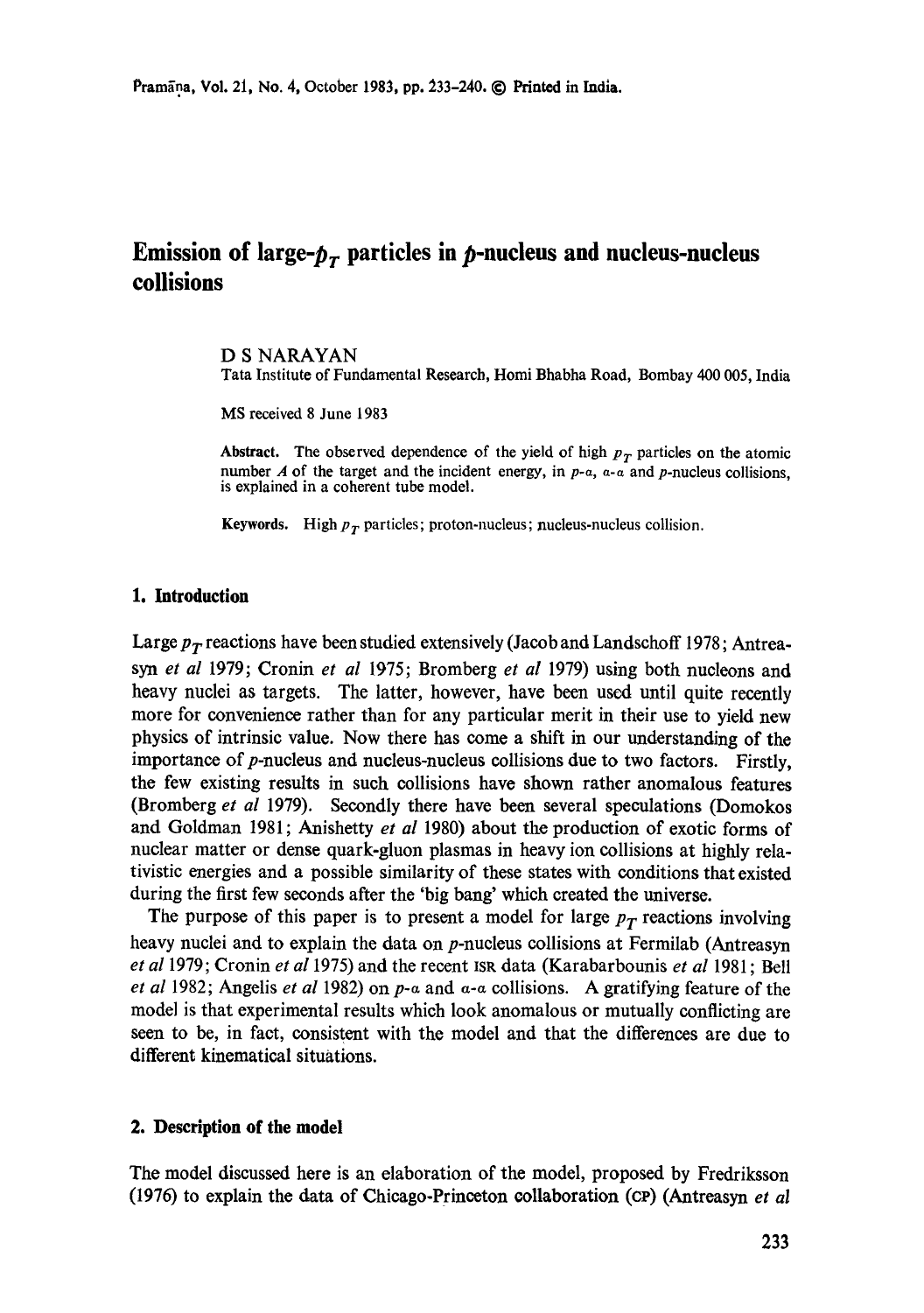1979) on *p*-nucleus collisions. The essential idea of the model is that in a *p*-nucleus collision, a large fraction of the target nucleons, lying in a tube along the straight line path of the projectile through the target nucleus, acts collectively and coherently in the interaction. An immediate conseqence of this assumption is that the *N-N C. M.*  energy  $\sqrt{s}$  gets enhanced to an effective value  $(s_{\text{eff}})^{\frac{1}{2}} = (\nu(A) s)^{\frac{1}{2}}$ , where  $\nu(A)$  is the average number of nucleons in the tube which interact collectively. The model is often referred to as a coherent tube model (CTM) (Bergstrom *et al* 1983). Narayan and Sarma (1964) had invoked the model several years ago to explain the features of deuteron production in 25 GeV P-A collisions.

All the struck nucleons in the tube presumably form a localized hot-dense quarkgluon composite which interacts with the projectile. It is assumed that the composite remains in the environment of the residual nucleus (nucleons outside the tube) during hadronization. A consequence of this assumption is that the particles, emitted at large angles and hence with large  $p_T$ , can undergo secondary collisions in traversing nuclear matter and suffer an attenuation in the yield of particles at higher  $p_T$  values. This consideration is particularly important in the  $\overline{c}$  experiments where the targets are relatively heavy nuclei and the particles are detected at  $90^\circ$  in the C.M. system. In ISR experiments, the internuclear cascade would be negligible as the nuclei are light a-particles.

# **3. p-nudens collisions**

To implement the CTM for p-nucleus collisions, we need to make two changes in relation to *p-p* collisions. One expects that p-nucleus cross-section would be larger than the *p-p* cross-section by a factor like  $A^{\delta}$ , with a 'geometrical' value of  $\delta \sim 2/3$ . So we first multiply the *p-p* cross-section by a factor  $A^{\delta}$ . Secondly the *N-N C.M.* energy  $\sqrt{s}$  is replaced, as mentioned earlier, by  $(s_{\text{eff}})^{\frac{1}{2}}$ . These changes can be made in the conventional formulation of any model for large  $p_T$  reactions. In the present work, we merely use a parametrized form of the inclusive large  $p_T$  cross-sections and make the necessary changes, as was done by Fredriksson (1976).

The large  $p_T$  inclusive cross-sections for  $p + N \rightarrow \pi^- + N$  have been parametrized (Busser *et al* 1973) as

$$
\Sigma\left(pp\right) \equiv E\left(d\,\sigma\left(pp\right)/d^3\,p\right) = \left(K/p_T^n\right)\exp\left(-\,Bp_T/\sqrt{s}\right); \ B = 26. \tag{1}
$$

In the light of our remarks, one can parametrize the inclusive  $p$ -nucleus collisions as

$$
\Sigma (PA) = E (d \sigma (PA)/d^3 p) = (K/\mu_T^n) A^{\delta} \exp \left[ - B p_T / (s_{\text{eff}})^{\frac{1}{2}} \right]
$$
 (2)

From (1) and (2), we have

$$
R(PA) = \Sigma (PA)/\Sigma (pp) = \exp \{ \log A [\delta + B (p_T/\sqrt{s}) f_1(A)] \}, \qquad (3)
$$

$$
\Sigma (PA)/\Sigma (PA_0) = \exp \left\{ a_{\pi^-} (s, p_T) \log A \right\},\tag{4}
$$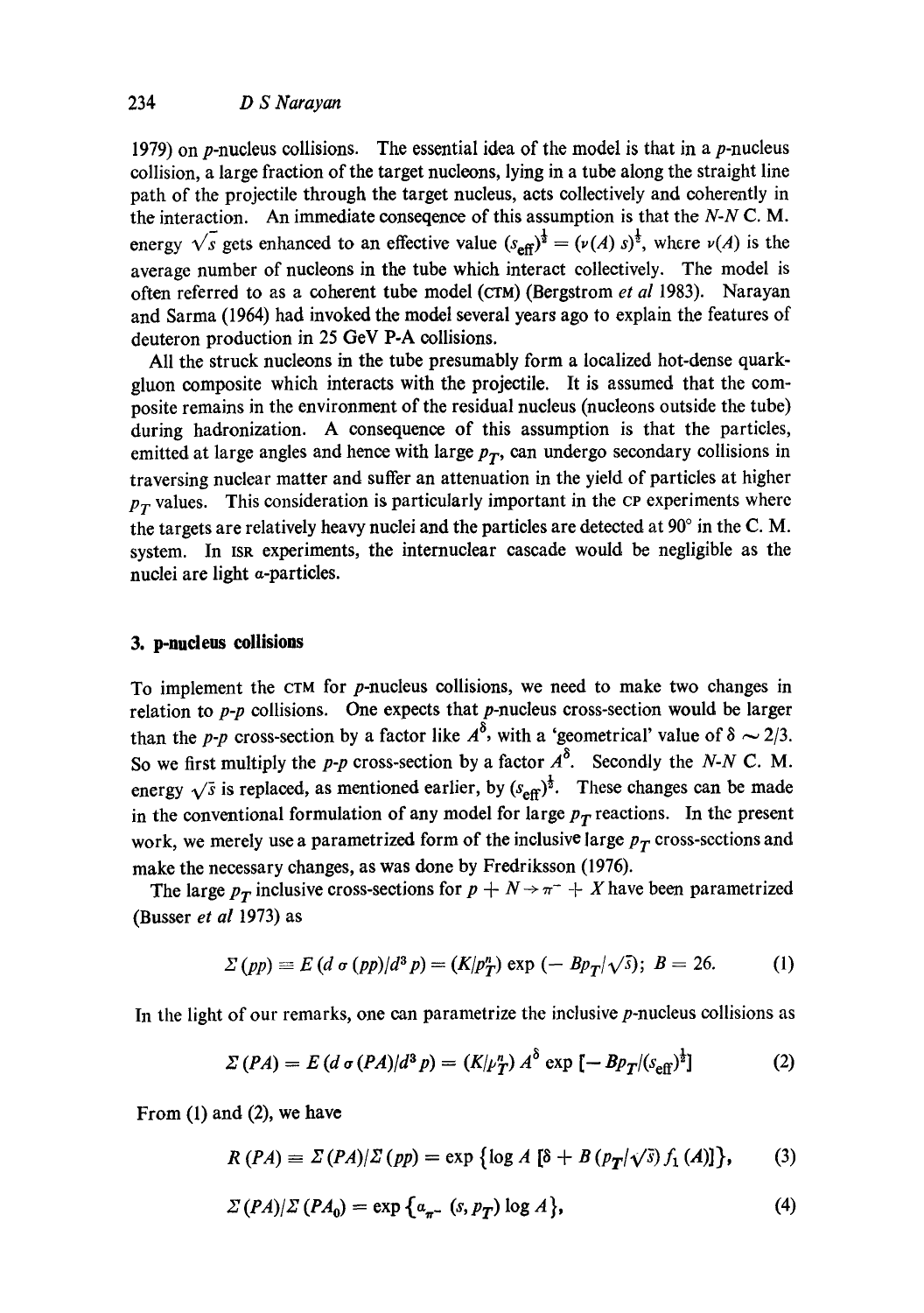where

$$
a_{\pi^-}(s, p_T) = \delta + (Bp_T/\sqrt{s}) f_1(A_0) + (Bp_T/\sqrt{s}) [f_1(A_0) - f_1(A)]
$$
  
[log A] [log  $A_0/A$ ]<sup>-1</sup>, (5)

$$
f_m = [\log A]^{-1} \{ 1 - [\nu(A)]^{-m/2} \},\tag{6}
$$

one can write  $v(A) = \lambda A^{1/3}$  where  $\lambda$  is a constant which is treated as a free parameter. In CTM,  $\lambda = (r_{int}/r_N)^2$ , where  $r_{int}$  is the 'interaction radius' and  $r_N$  is the 'radius' of the nucleon. The last term on the right side of  $(5)$  is an A-dependent correction to  $a_{\pi}$ , which is, as we shall see, quite small for most nuclei. From (5), one finds that  $a_{\pi^-}$  *(s, p<sub>T</sub>)* increases linearly with  $p_T$  and decreases inversely as  $\sqrt{s}$ .

#### **4. Nucleus-nucleus Collisions**

To calculate the yield of large  $p_T$  particles in  $\alpha$ - $\alpha$  collisions, we need to make an appropriate extension of our model to deal with collisions between heavy nuclei. One trivial change is that  $A^{\delta}$  gets replaced by  $A_1^{\delta} A_2^{\delta}$ , where  $A_1$  and  $A_2$  are the nucleon numbers of the colliding nuclei. A new ingredient is the occurrence of tube-tube (t-t) collisions, *i.e.* the interactions between massive composites formed out of tubes, aligned opposite to each other in the target and the projectile. In a t-t collision, the available C. M. energy is further augmented to  $(s_{\text{eff}})^{\frac{1}{2}} = [\nu(A_1)\nu(A_2)s]^{\frac{1}{2}}$ . The other new ingredient is the occurrence of more than one t-t collision. To make an estimate of this number, we draw an analogy between the collision of two heavy nuclei and the collision between two bunches in a linear collider, by regarding a nucleus as a bunch. Due to differences in the dimensions and the densities involved, the former results in t-t interactions and the latter in particle-particle  $(P_a-P_a)$  interactions. The number of  $P_a-P_a$  interactions in a single head-on collision between two bunches would be  $\Delta_B = n_1 n_2 \sigma / F$  where  $n_1$  and  $n_2$  are the numbers of particles in the two bunches, F is the cross section of a bunch and  $\sigma$  is the  $p_a-p_a$  cross-section. We formally take the same expression to give the number of t-t interactions. For a head-on collision between two identical nuclei, we take  $n_1=n_2=A$  and  $F=4\pi r_N^2 A^{2/3}$ , and  $\sigma=r_{\rm int}^2$ . For a collision which is not head-on, we have to find  $n_1$ ,  $n_2$  and F for a given impact parameter, find the number of t-t interactions and finally average its value over all impact parameters. One can show that for identical nuclei, the average number  $\Delta_{\mathcal{A}}$ of the t-t interactions is

$$
\Delta_A = C\lambda A^{4/3} \left[ 1 - (8A)^{-1/3} \right]^{-2},\tag{7}
$$

where C is a slowly varying function of A, C $\rightarrow$ 0.165 as A $\rightarrow$ ∞. In individual events, the number of t-t interactions would have a Poisson distribution. The quantity of interest is not  $\Delta_A$  but the average number  $N_A$  for events in which there has been at least one t-t interaction, which is needed to trigger the event. This number  $N_A$  is simply  $N_A = \Delta_A/(1 - \exp(-\Delta_A))$ . The number  $N_A$  enters as a multiplying factor in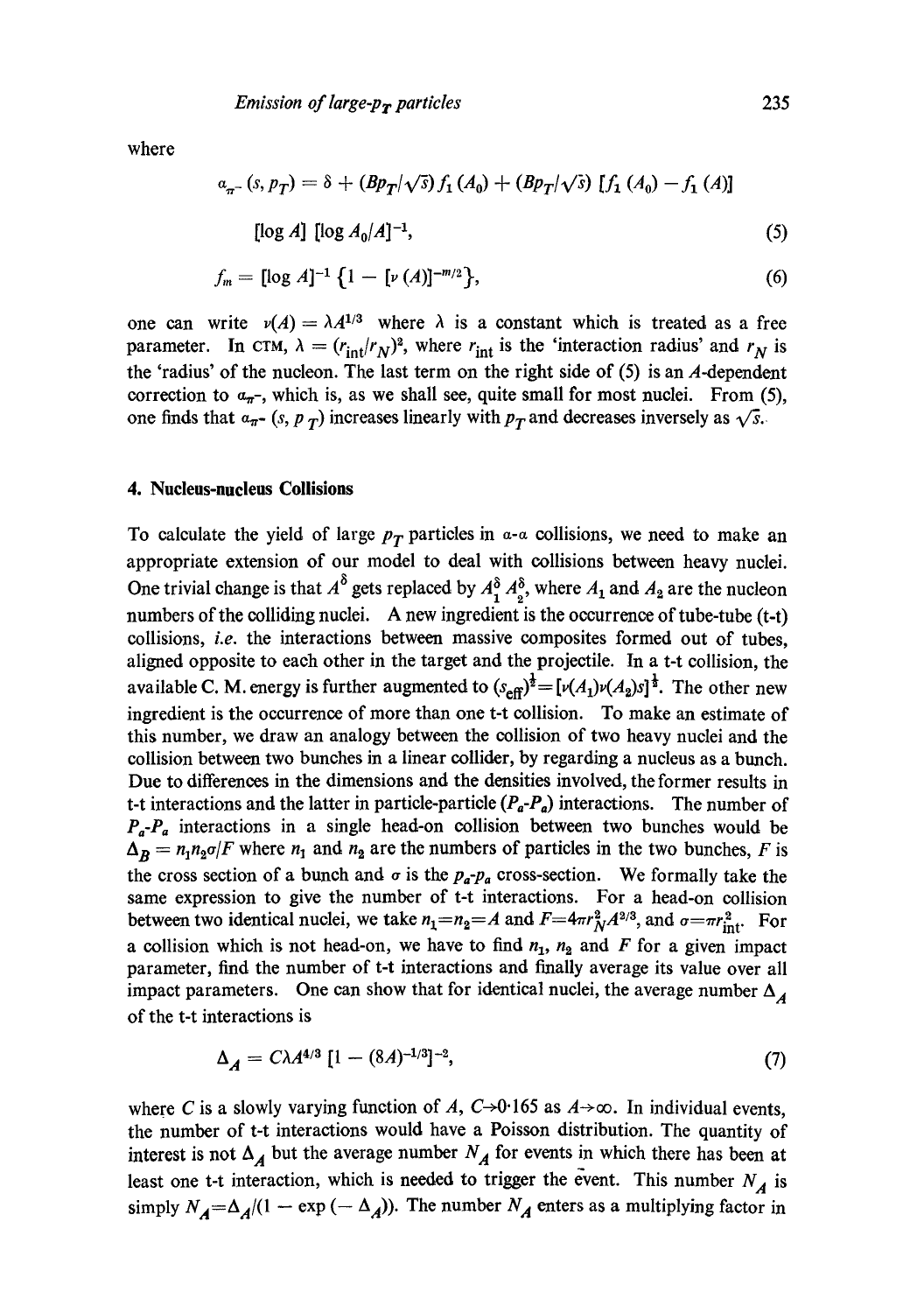the inclusive cross-section for nucleus-nucleus collisions. Incorporating the new ingredients in the parametrization of the inclusive cross-section for nucleus-nucleus collisions, the ratio  $R(AA)$  can be written as:

$$
R(AA) = \Sigma(AA)/\Sigma(pp) = N_A \exp \left\{ \log A[2\delta + B(p_T/\sqrt{s})] f_2(A) \right\}.
$$
 (8)

The Chicago-Princeton (CP) data (Antreasyn *et al* 1979) on  $p +$ **nucleus** $\rightarrow \pi^{-}(p) + X$ has been parametrized as in (4), where  $A_0$  is the nucleon number of some reference target. A significant result of this parametrization is that the exponent  $a_h$  ( $p_T$ ) is independent of A. Secondly, the values of  $a_h (p_T)$  are larger than unity for values of  $p_T > 2$  GeV/c. The values of  $a_h$  versus  $p_T$  for  $\pi^-$  and  $\bar{p}$  are shown in figure 1. For  $\pi^-$ , the value of  $\alpha_{\pi^-}$  increases linearly with  $p_T$  upto  $p_T \sim 3$  GeV/c. For values of  $p_T > 3$  GeV/c, the rate of increase slows down until it actually decreases with  $p_T$ . On the other hand, the value of  $a_{\overline{p}}$  shows a continuous increase upto the highest measured value of  $p_T=6.15$  GeV/c. The ISR results (Karabarbounis *et al* 1981) on the reactions  $p + a \rightarrow \pi^0 + X$  and  $a + a \rightarrow \pi^0 + X$  have been presented as the ratios  $R(p\alpha)$  and  $R(a\alpha)$ . The values of  $R(p\alpha)$  and  $R(a\alpha)$  are shown in figure 2. One would expect that the values of  $R(pa)$  to be greater than 4 and those of  $R(aa)$  to be greater than 16, in the light of  $CP$  data on the values of  $\alpha$ . Surprisingly, the measured values of  $R(pa)$  are consistently less than 4 except at one point, while the values of  $R(aa)$  are considerably greater than 16. If the observed values of  $R_{aa}$  are parametrized as



Figure 1. (a)  $a_{\pi^m}$  versus  $p_T$  for  $\pi^-$  at  $E_L = 400$  GeV. (b) Same as in (a) for  $\bar{p}$ . Data from Anishetty *et al* (1980). Dashed and continuous curves: calculated values before and after correction.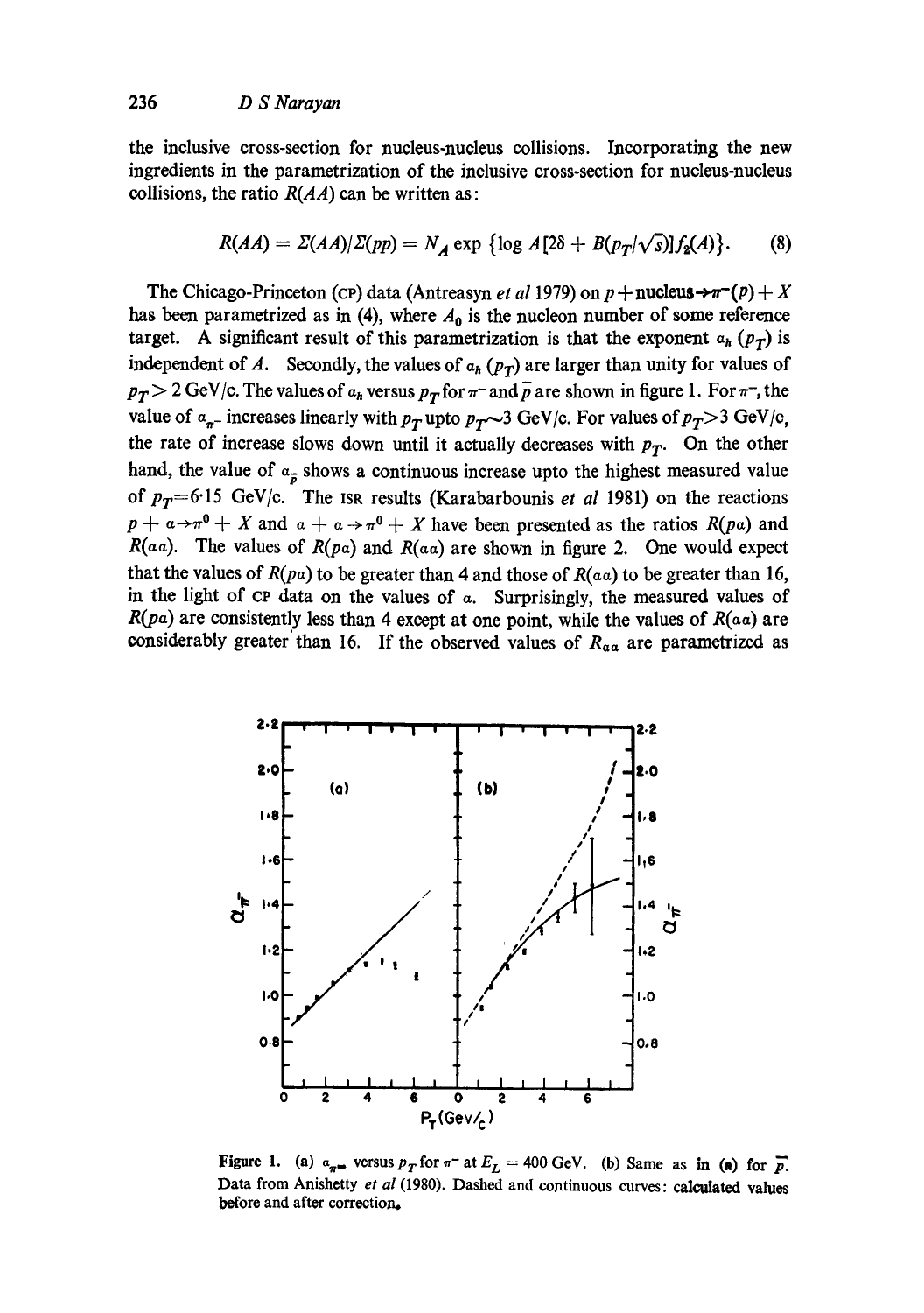

Figure 2. (a)  $R(p\alpha)$  versus  $p_T$ . (b)  $R(\alpha\alpha)$  versus  $p_T$ . Data from Karabarbounis *et al* (1981) and rapporteur talk by H G Fisher at the Int. Nat. Conf. on High Energy Physics, Lisloon 9-15 July 1981. Curves give predictions.

 $(A_{\text{He}})^{2a_{\pi\theta}}$ , the value of  $a_{\pi\theta}$  shows a linear increase with  $p_T$ , in apparent contradiction with cp data on  $\pi^-$ , but in agreement with the data on  $\bar{p}$ .

# **5. Comparison with experiment**

The values of  $\delta$  and  $\lambda$  in the present model, chosen to reproduce the initial linear rise of  $a_{\pi^-}$ , are  $\delta = 0.83$  and  $\lambda = 0.73$ . With these parameters, the values of  $a_{\pi^-}$  have been calculated for some typical nuclei at  $p_T = 3$  GeV/c and lab-energy  $E_L = 400$  $(s \approx 2ME<sub>L</sub>)$ , taking tungsten (as per CP data) as the reference nucleus. The calculated values of  $a_{\pi}$ - for tungsten, titanium, aluminium and beryllium are 1.11, 1.08, 1.11 and 1.12 respectively. These values of  $\alpha_{\pi^-}$  can be regarded as almost independent of A. The solid line in figure 1a shows the calculated values of  $a_{\pi^-}$  at lab-energy  $E_L =$ 400 GeV. The calculated values are in agreement with data for  $p_T < 3$  GeV/c but in disagreement for  $p_T > 3$  GeV/c, as the experimental values start deviating from the predicted linear rise. One may be inclined to regard this discrepancy as a failure of the model but the recent IsR data brings in a see-saw change in the results which necessitates a closer examination of them *vis-a-vis* the model.

The decrease of  $\alpha_{\pi^-}(p_T)$  at higher  $p_T$  values in the Fermilab experiment shows that the pions at higher  $p_T$  values are attenuated relative to the pions at lower  $p_T$  values. But the same thing does not happen for  $\pi^0$  in the ISR experiment. A meaningful way (there does not seem to be any other) by which one can understand the attenuation of  $\pi^-$  and lack of attenuation for  $\pi^0$ , is to postulate that particles created in primary collisions inside a heavy nucleus, as in the Fermilab experiment, undergo secondary interactions and suffer an attenuation at higher  $p_T$  values. The absence of attenuation in the ISR experiment is explained as due to the lack of any significant internuclear cascade in  $p$ - $\alpha$  and  $\alpha$ - $\alpha$  collisions. But we have a problem in regard to  $\bar{p}$  for which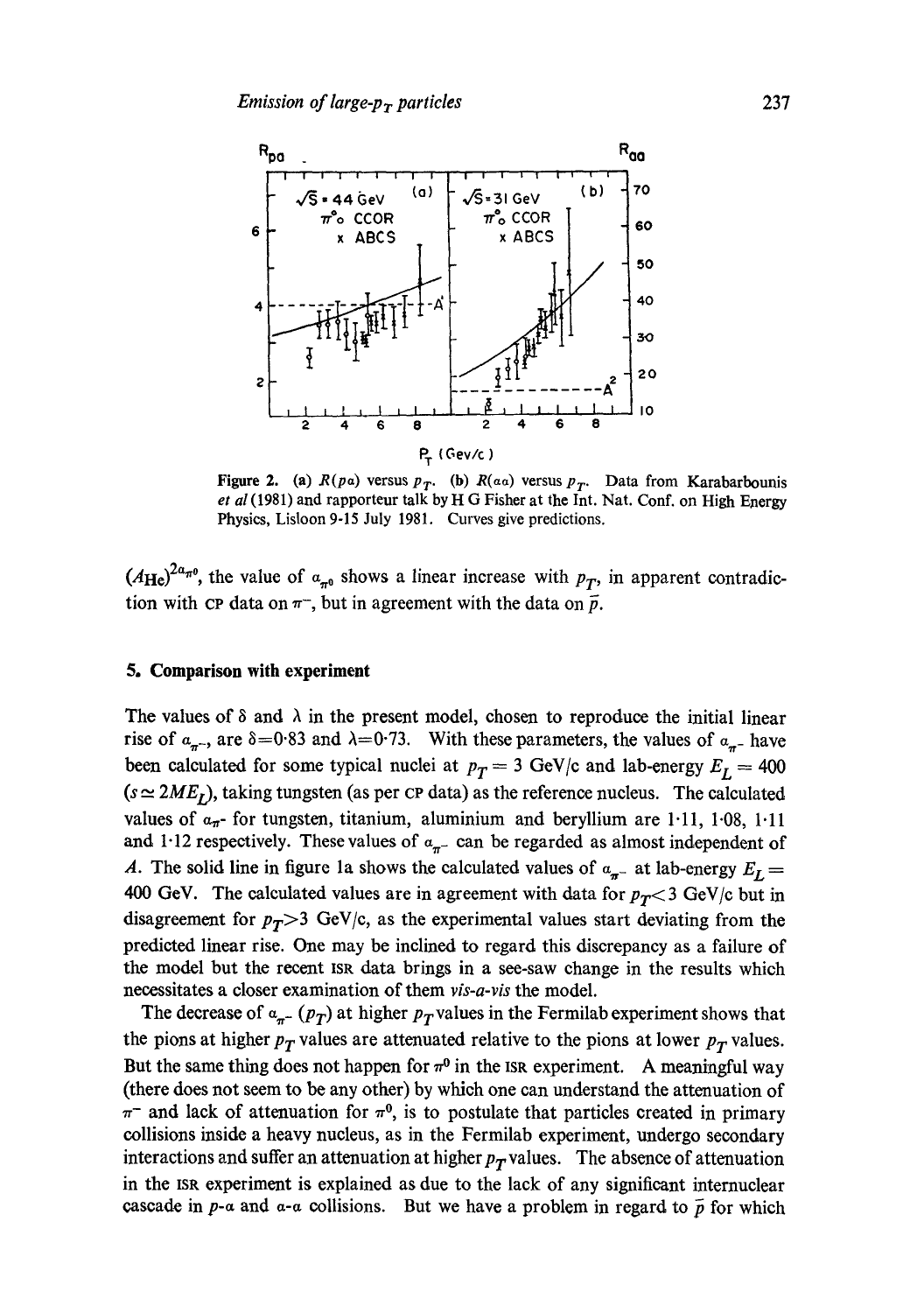$a_{\vec{p}}(p_T)$  does not show a decrease at high  $p_T$  values, even though the measurements were made with the same set-up as for  $\pi^-$ . We argue that this is due to an extra feature present in the case of  $\bar{p}$  but not  $\pi^-$ . It is known experimentally that there is a strong threshold effect in the production of  $\bar{p}$  as a function of the C. M. energy. In the context of CTM, the effective  $(S_{\text{eff}})^{\frac{1}{2}}$ , which is larger than the actual  $\sqrt{S}$  lifts the C.M. energy into the range where the threshold effects become important. This results in an enhancement in the yield of high  $p_T$  antiprotons, which compensates more than the attenuation due to secondary collisions. It is interesting to note that the general trend of  $a_{K^-}$  ( $p_T$ ) for K<sup>-</sup> particles, which are created particles as  $\pi^-$  and which exhibit a mild threshold effect, is similar to that of  $\bar{p}$ .

# **6. Effect of Inter-nuclear cascade**

In the absence of a realistic treatment of the inter-nuclear cascade, we intend to proceed heuristically and try to show a consistency in the behaviour of  $\alpha_{\pi^-}$  ( $p_T$ ) and  $a_{\bar{p}}(p_T)$  by invoking both attenuation due to secondary collisions and an enhancement due to threshold effects. Since there is no threshold in the production of pions (at these energies), we may take the degree of attenuation for  $\pi^-$  as simply the amount of deviation from the predicted linear rise. In the case of  $\bar{p}$ , both attenuation and enhancement are present. We can calculate the amount of enhancement in our model but one does not know the attenuation. We assume that the degree of attenuation for particles of a given type is proportional to its inelastic cross-section on nucleons. We would then be able to obtain  $a_{\bar{p}}(p_T)$  using the data on  $a_{\pi}(p_T)$ .

According to the CP data (Antreasyn *et al* 1979), the ratio of  $\bar{p}$  to  $\pi^-$  in *p-p* collisions and hence the ratio of their inclusive cross-sections, can be parametrized as

$$
1/p_T^n\bigg(1-\frac{2p_T}{\sqrt{s}}\bigg)^b
$$

with  $n = 0.27 \pm 1.7$  and  $b = 4.29 \pm 1.9$ . Using this information the  $\bar{p}$  inclusive cross-section in *p-A* collisions can be parametrized as (normalization to a proton target, this differs only slightly from the original normalization)

$$
\Sigma(P + A \rightarrow \bar{p} + X)/\Sigma(P + P \rightarrow \bar{p} + X) = \exp [a_{\bar{p}}(s, p_{\bar{T}}) \log A], \qquad (9)
$$

where

$$
\alpha_{\vec{p}}(s, p_T) = \alpha_{\pi} - (s, p_T) + \frac{b}{\log A} \log \frac{\zeta - v}{\zeta (1 - v)},
$$
\n
$$
v = 2p_T/\sqrt{s} \text{ and } \zeta = \sqrt{(\lambda A^{1/3})}.
$$
\n(10)

Taking  $b=6$ , which is consistent with experiment, we calculate  $a_{\tilde{\theta}}$  according to (10). The calculated values are shown in figure lb as a dotted curve. This curve has to be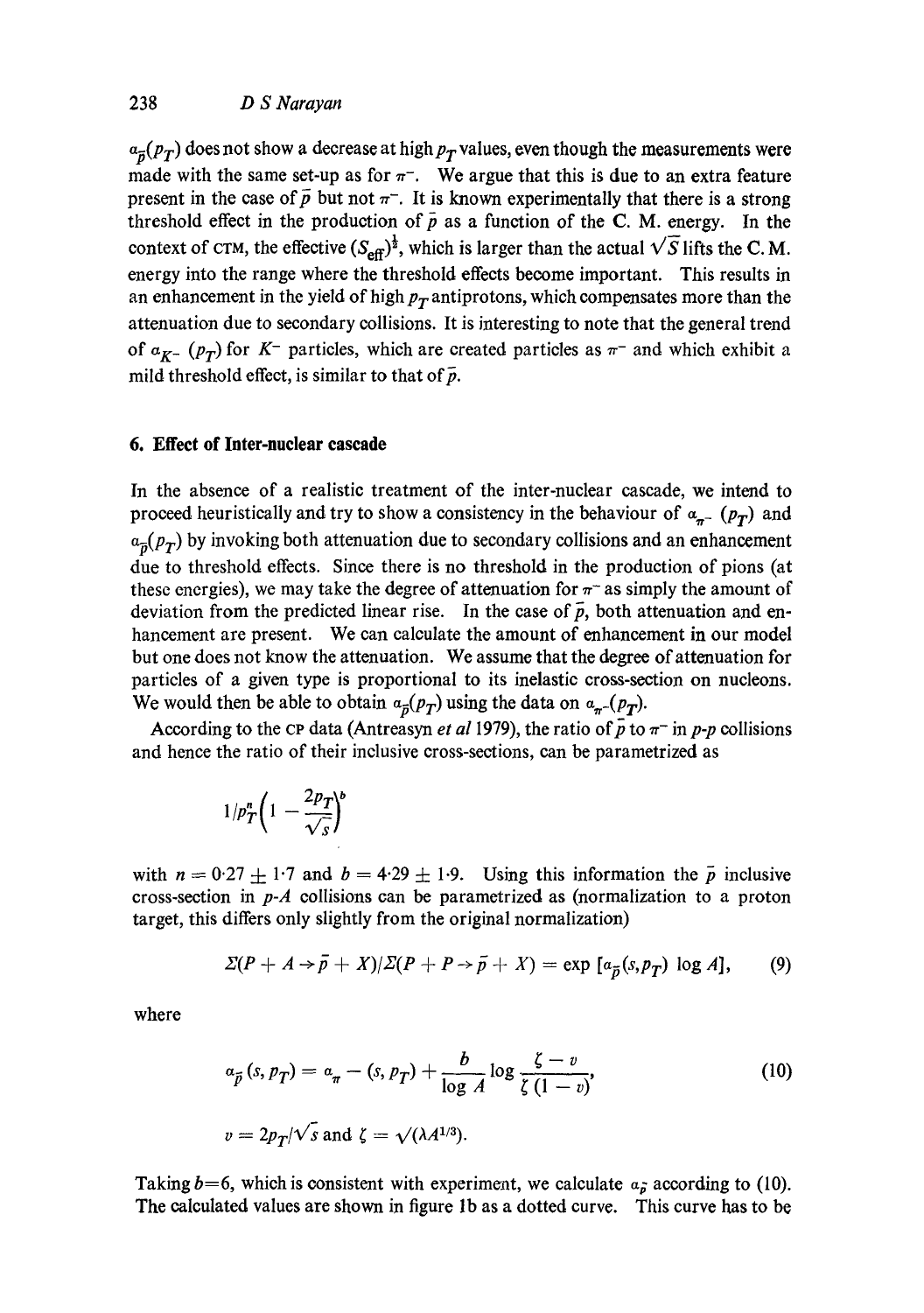corrected for attenuation. To this end, we define an 'attenuation factor' at each  $p_T$ value, which is the ratio of the calculated inclusive cross-sections before and after correction for attenuation. For  $\pi^-$ , the corrected value of  $\alpha_{\pi^-}$  are identified with the experimental values. We assume, as stated earlier, that the ratio of the attenuation factors for  $\pi^-$  and p- would be equal to the ratio of their inelastic cross-sections on nucleons. With this assumption, we have the relation

$$
a_{\overline{p}}^{\text{cal}} \rightarrow a_{\overline{p}}^{\text{corr}} = \frac{\sigma_{\text{inel}}^{\overline{p}N}}{\sigma_{\text{inel}}^{\pi N}} \left( a_{\pi^-}^{\text{cal}} - a_{\pi^-}^{\text{expt}} \right),
$$

where  $\alpha^{\text{cal}}$  refer to values before attenuation. The values of  $\alpha_{\overline{p}}^{\text{cal}}$ , calculated in this manner, are shown in figure lb. The corrected values are now in satisfactory agreement with experiment. The slight disagreement at two or three points can perhaps be improved by a better choice of the parameters. The present set of parameters have been chosen to get an over all agreement with results of  $p$ -nucleus as well as  $p-a$  and  $a-a$  collisions. As the results of  $p-a$  and  $a-a$  collisions have large errors and cannot be regarded as final, it would not be worthwhile to look for close agreement on one set of data.

# **7.** Results on  $p - \infty$  and  $\infty - \infty$  collisions

Coming to ISR results, the calculated values of  $R(p\alpha)$  are shown by the curve in figure 2a. The calculated and experimental values agree within errors which are rather large. The unexpectedly small values of  $R(p\alpha)$  are due to  $A_{\text{He}} (A_{\text{He}} = 4)$ being small and the equivalent lab-energy  $E_L$  ( $S \sim 2ME_L$ ) being large,  $E_L \sim 1000$ GeV. The curve in figure (2b) shows the calculated values of  $R(a\alpha)$  versus  $p_T$ according to (8). The calculated curve, besides being in agreement with data, reproduces the observed increase with  $p_T$ . The factors which cause  $R(aa)$  to have a larger magnitude and a faster increase with  $p<sub>T</sub>$ , in contrast to  $R(pa)$ , are a lower value of  $E_L$  ( $E_L \sim 512$  GeV) and the occurrence of t-t interactions. The model presented here is fairly well defined and it can be applied to any  $p$ -nucleus and nucleus-nucleus collision of equal or unequal masses. For instance, the model predicts that the ratio *R(AA)* for the collision of two nitrogen ions at  $p_T = 6 \text{ GeV/c}$ and a C. M. energy of 16 GeV per nucleon would be around 4000, a factor 20 larger than the naively expected value (14) while for aluminium the value of *R (AA)* would be  $\sim 2.9 \times 10^4$  a factor 400 larger than (28).<sup>2</sup>

#### **References**

Angelis A L S et al 1982 CERN Preprint, CERN-EP/82-106 Anishetty R, Koehler P and Mc Lerran L 1980 Phys. Rev. D22 2793 Antreasyn D, Cronin J W, Frish H J, Schochet M J, Kluberg L, Pirone P A and Sumner R L 1979 *Phys. gev.* D19 764 Bell B *et al* 1982 *Phys. Lett.* BII2 271